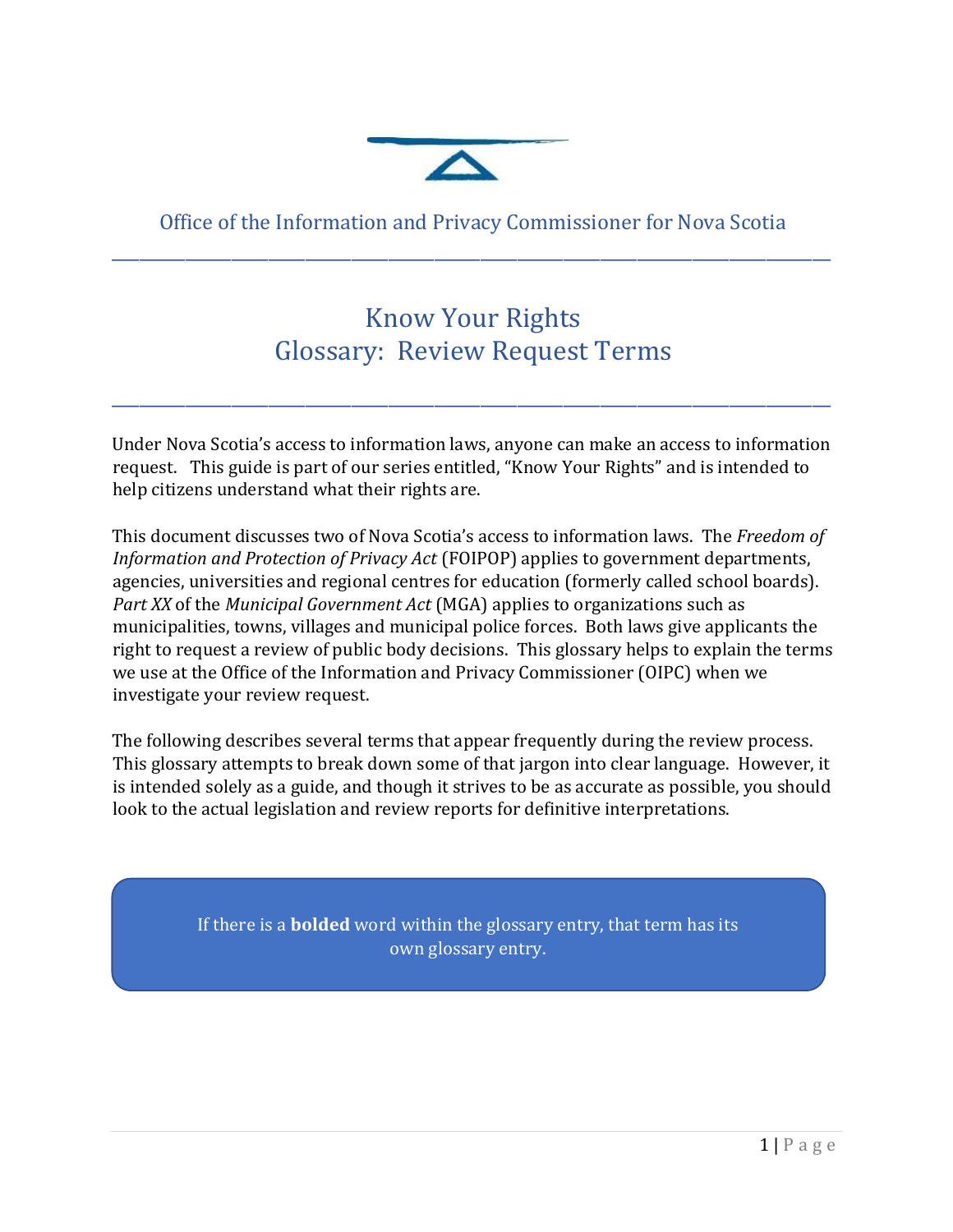**Act** – This is a short way of saying the *Freedom of Information and Protection of Privacy Act* and/or *Part XX* of the *Municipal Government Act*. We use this term to mean both **FOIPOP** and the **MGA** and their **Regulations** in instances where the laws are similar; FOIPOP and the MGA are referred to individually where the laws are different.

**Access request** – A formal, written document, that describes the government **record**(s) that the **applicant** wants to receive. It is usually done on a **Form 1**, but it can be in a letter, so long as the letter identifies that the request is made under the **Act**. Formally it is called an "Application for Access to a Record."

## **Appeal** – See **review request**.

**Applicant** – The person who makes an **access request** to a **public body** and also the person who applies for correction of personal information by the public body.

**Appropriate person** – A person to whom the **OIPC** gives notice under section 37(2)(d) of **FOIPOP** or section 490(2)(d) of the **MGA** because they have an interest in the **review** or have information that the **Commissioner** deems relevant to the review.

**Backlog** – The **OIPC** receives **review requests** faster than we can complete them. This results in review request files waiting in a queue for assignment to an OIPC investigator.

**Burden of proof** – The obligation of one of the **parties** in the **review** to persuade the **Commissioner** to decide an issue in their favour.

**Commissioner** – Short for **Information and Privacy Commissioner**.

**Decision** – The **head** of the **public body** must respond to an **access request** by issuing a decision. This duty is often **delegated** to someone else, often referred to as the **FOIPOP Administrator**. Usually, during the review process, "decision" will describe both the public body's letter to the **applicant** and the record **disclosure** package.

**Deemed refusal** – A **public body** has 30 days to respond to an **applicant**'s **access request**, or it must take steps to extend the deadline. If it fails to do either, this is considered to be a decision to refuse access to the information, or a "deemed refusal."

**Delegate** – The formal process when the **head** of a **public body** authorizes an employee or officer within the public body to perform certain duties or to exercise certain powers or functions of the head under the **Act**.

**Disclosure** – The information in the **records** that is made available to the **applicant** in response to an **access request**.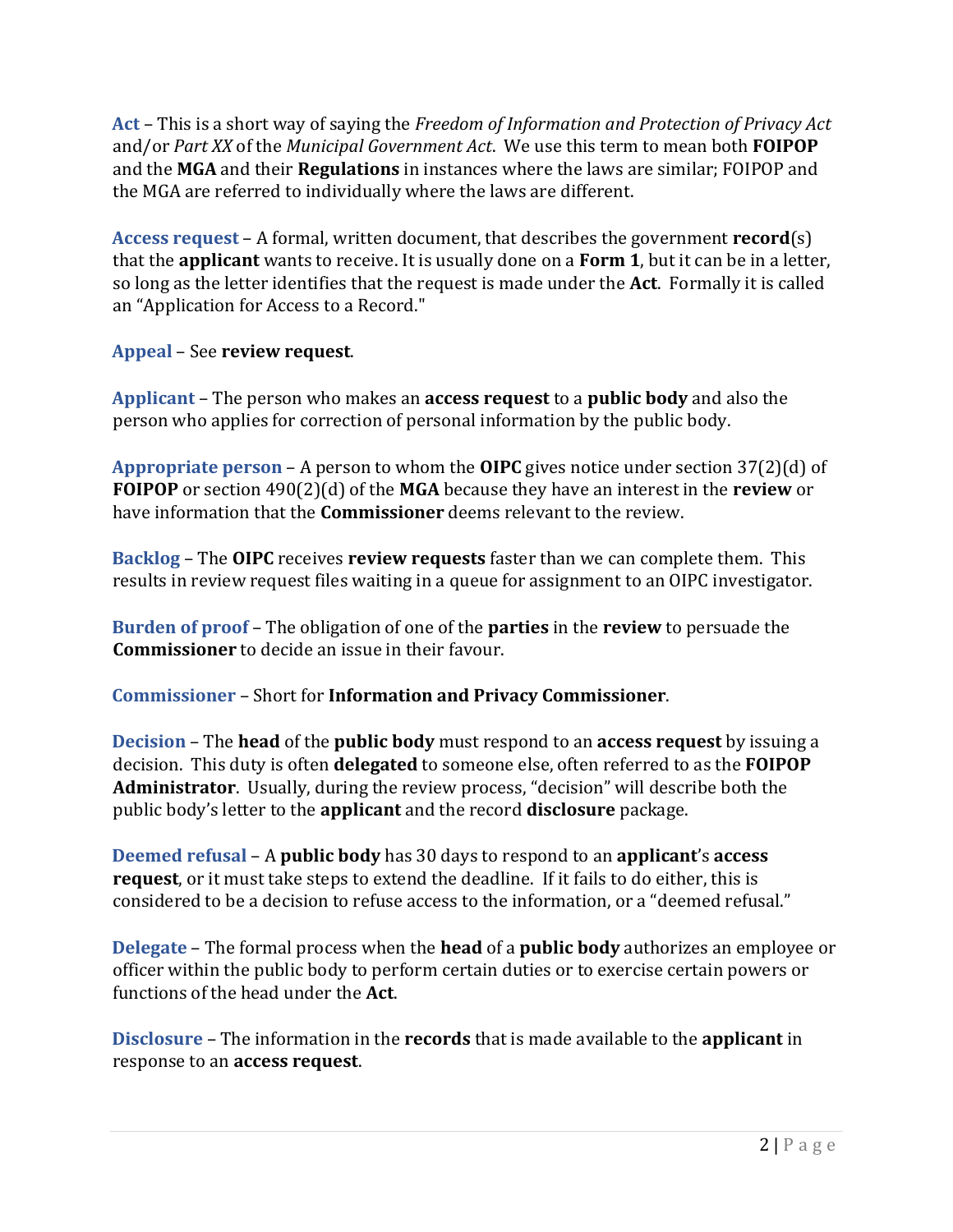**Discretionary** – Discretion is the power to make a **decision** that cannot be determined to be right or wrong in an objective sense. Discretion amounts to the power of the decisionmaker to choose a particular course of action for good reasons and in good faith after considering the relevant facts and circumstances, the applicable sections of the **Act,** and the proper application of the law to the relevant facts and circumstances.

**Duty to assist** – The **Act** requires that the **public body** make every **reasonable** effort to assist an **applicant** and to provide them with a timely decision that is "open, accurate and complete." The phrase "duty to assist" covers all the actions a public body is expected to take in responding to an applicant's **access request**. The parts of the duty to assist were discussed in detail in the OIPC's [2011 Annual Report.](https://oipc.novascotia.ca/sites/default/files/publications/annual-reports/2011%20Annual%20Report%20%20ENG%20wc.pdf)

**Exception** – Also known as an exclusion. A provision of the **Act** that establishes that certain types of information are outside the application of the law. The list of exceptions can be found in section 4(2) of **FOIPOP** and section 463(2) of the **MGA**.

**Exemption** – While the **Act** states that its purpose is to ensure **public body** information is accessible, it also recognizes that there are circumstances where information cannot or should not be made public. The reasons why a public body might choose or be required to **sever** information can be found in sections 12 through 21 of **FOIPOP** and sections 472 through 481 of the **MGA**. The Act also states that those reasons should be used in "limited and specific" circumstances. Other jurisdictions will sometimes refer to these reasons as "exceptions."

**Fee estimate** – **Public bodies** are allowed to charge fees for access to information that is not about the **applicant**. These fees must be based on specific costs for work actually performed (those costs are defined in the **Regulations**). Before proceeding with the work and billing, public bodies first have to give applicants a reasonably accurate and detailed breakdown of what the work will actually be and how much it will cost. Applicants have the right to appeal the public body's fee estimate to the **Commissioner**. The public body will not release its **decision** until after either the fees are paid, or the **OIPC** completes its **review** of the fee estimate. Please see our **Duty to Assist #4: [How to Calculate Fees](https://oipc.novascotia.ca/sites/default/files/publications/19-00109%20Fees%20Guidelines%20%282019%20July%2025%29.pdf)** guide for more details about what work a public body can charge fees for.

**Fee waiver** – **Applicants** can make a request to a **public body** to not be charged the fees associated with processing the **access request** (not application fees, those are mandatory). The **burden of proof** rests with the applicant to establish that the fees should be waived.

**Findings** – At the conclusion of every **formal review**, the **Commissioner** will state the facts of the matter. These findings will clarify the issues that the **recommendations** will seek to resolve.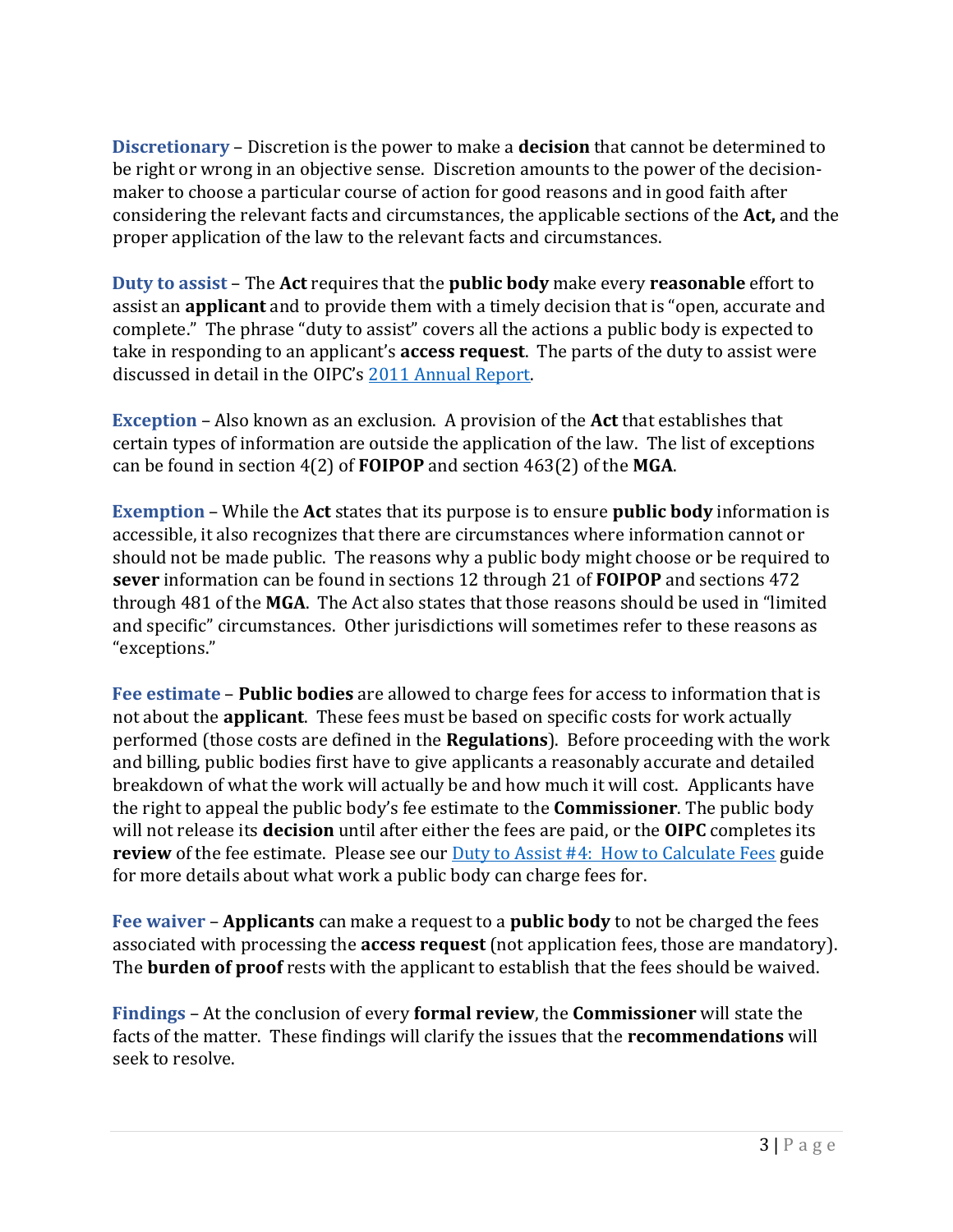**FOIPOP** – Acronym for *Freedom of Information and Protection of Privacy Act.* It applies to provincial departments; provincial agencies, boards and commissions; health authorities; universities & colleges; and regional centres for education. We also use this acronym to describe *Part XX* of the *Municipal Government Act* and similar access to information legislation across the country.

**FOIPOP Administrator** – The **head** of the **public body** can name an employee to make (**delegate**) decisions for them. In most large public bodies, this will be a dedicated employee. That person will be the primary contact for **applicants** with questions about access or privacy, will typically make and sign off on the public body's **decision** to the applicant, and will represent the public body during the **review**. The provincial government calls them **IAP Administrator.** 

**Form 1** – The form provided by **Regulation** for making an access request. It is sent to the **public body** and identifies the **record** (information) the **applicant** is requesting.

**Form 7** – The form provided by **Regulation** for making a review request. It is sent to the **Commissioner** and identifies the concerns with the **decision** that the **applicant** wants the **OIPC** to **investigate**.

**Formal review** – If a **review request** is not closed by an **informal resolution**, it is forwarded to the **Commissioner** to complete the review. The Commissioner will consider the **records** and the **representations** provided by all the **parties** and will conduct research on the issue(s). Once she has considered this information, the Commissioner will make her decision in the form of a **Review Report**.

**Harm** – Damage or detriment. Within the context of the **Act**'s **exemptions** to disclosure, "harm" is the term used to refer to the injury to a particular public or private interest that could occur as the result of releasing certain types of information in the **responsive record**. The harm must be specific to the context of the **access request**. The general test for harm under the Act is whether there is a **reasonable** expectation of harm flowing from **disclosure** of the specific information at issue.

**Harm(s) Test** – A test or set of criteria used to determine whether **disclosure** of records or information would cause damage or detriment to a particular interest. To meet the **burden of proof,** the **public body** must provide evidence that:

- there is a reasonable expectation of probable harm (well beyond a mere possibility of harm but somewhat lower than harm that is more likely than not to occur);
- the harm constitutes damage or detriment, not mere interference or inconvenience; and
- there is a connection between disclosure and the anticipated harm.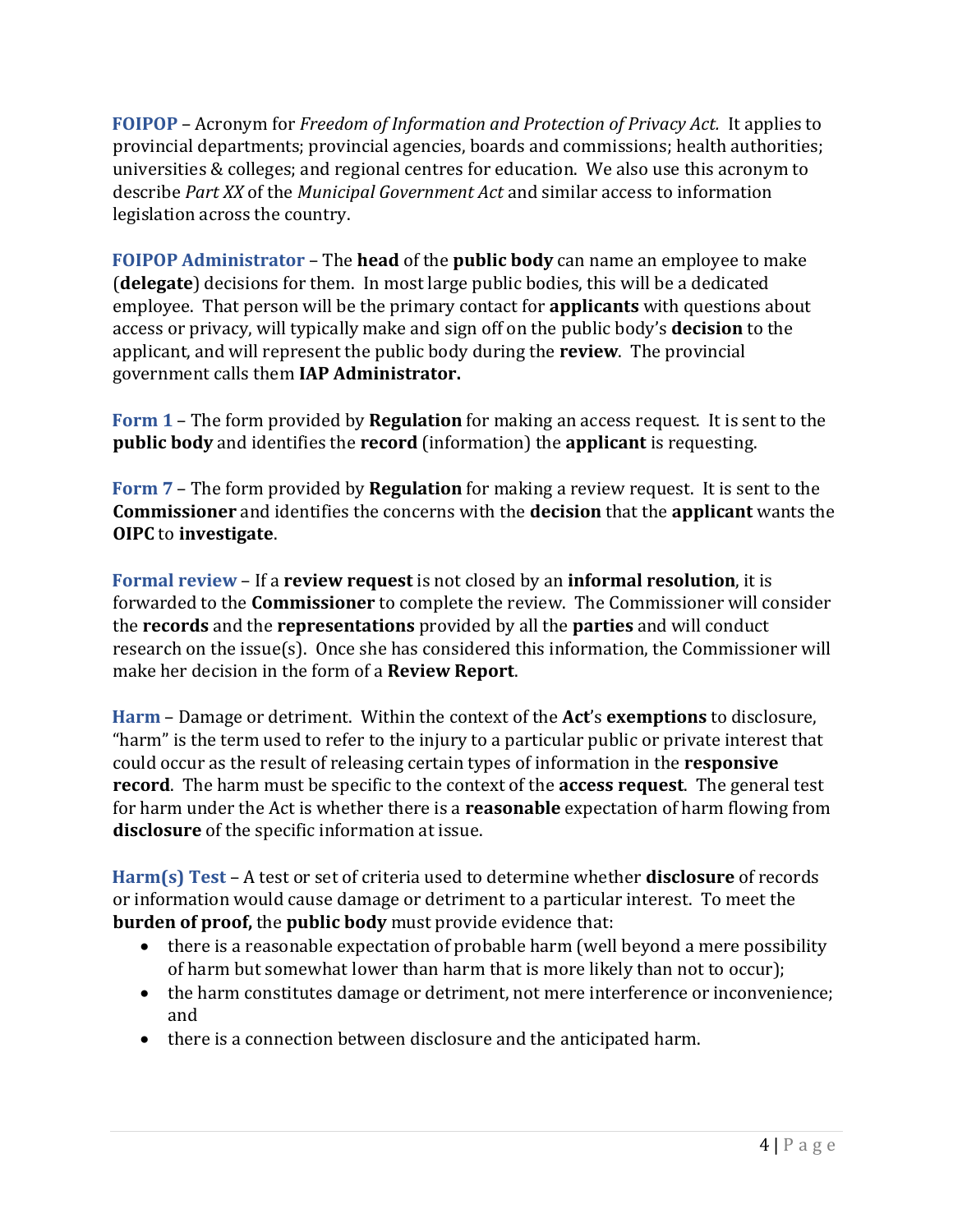**Head** – The person in charge of the **public body**, who is ultimately responsible for administering the **Act**. In most cases, the head will be the minister of a government department, the chair of a board or commission, the chief administrative officer or clerk of a municipality, or as designated by a regulation. The head typically **delegates** those dayto-day functions to a **FOIPOP Administrator**.

**IAP Administrator** (stands for "information access and privacy") – What the provincial government calls its **FOIPOP Administrators**. They act as advisors to the department in the decision-making process and represent the department during the **review**.

**IAP Services** (stands for "information access and privacy") – This is the provincial government's internal access and privacy office; it is part of a **public body**. The **IAP Administrators** are responsible for processing the **access requests** submitted to their client government departments. IAP Services is separate and distinct from the **OIPC**; the OIPC has **oversight** over the **decisions** made by IAP Administrators on behalf of their client government department.

**In camera** – Means in private. The **Commissioner** may give permission for a **party** to submit **representations** in private if they can show that the damage that results from publishing or sharing their representations would be worse than the good that is achieved by the usual means of making the arguments public. For example, if a **public body** needed to describe the information that it wishes to **sever** in order to prove that the **exemption** fits, then it might defeat the purpose of the exemption by sharing that same information.

**Informal resolution** – Is a result or outcome of the **review**. If the **Commissioner** has already written a **Review Report** on an issue, **OIPC** staff will bring those results to the attention of either the **applicant** or the **public body**. Because she is generally bound by precedence, the Commissioner will most likely come to the same decision each time she is asked to make **recommendations** on an identical issue.

**Information and Privacy Commissioner** – The **head** of the **OIPC.** The Commissioner is the only person who can issue **findings** and **recommendations** in response to review requests. Formerly known as the "**Review Officer**" which is the title used in the **Act**.

**Intake** – The first part of the **review** process. Files are opened, reviewed for jurisdiction, and the relevant documents, including all **records** an **applicant** has requested, are collected. Sometimes, an **informal resolution** will be attempted.

**Investigate** – The **Act** uses the phrase "conduct a review". It refers to the procedures used by the **Commissioner** and **OIPC** staff to determine the **public body**'s compliance with the Act. After investigating, OIPC staff will provide the parties with an **opinion** on the public body's compliance. This may result in an **informal resolution**. If not, the Commissioner will complete the investigation and will issue a **Review Report**.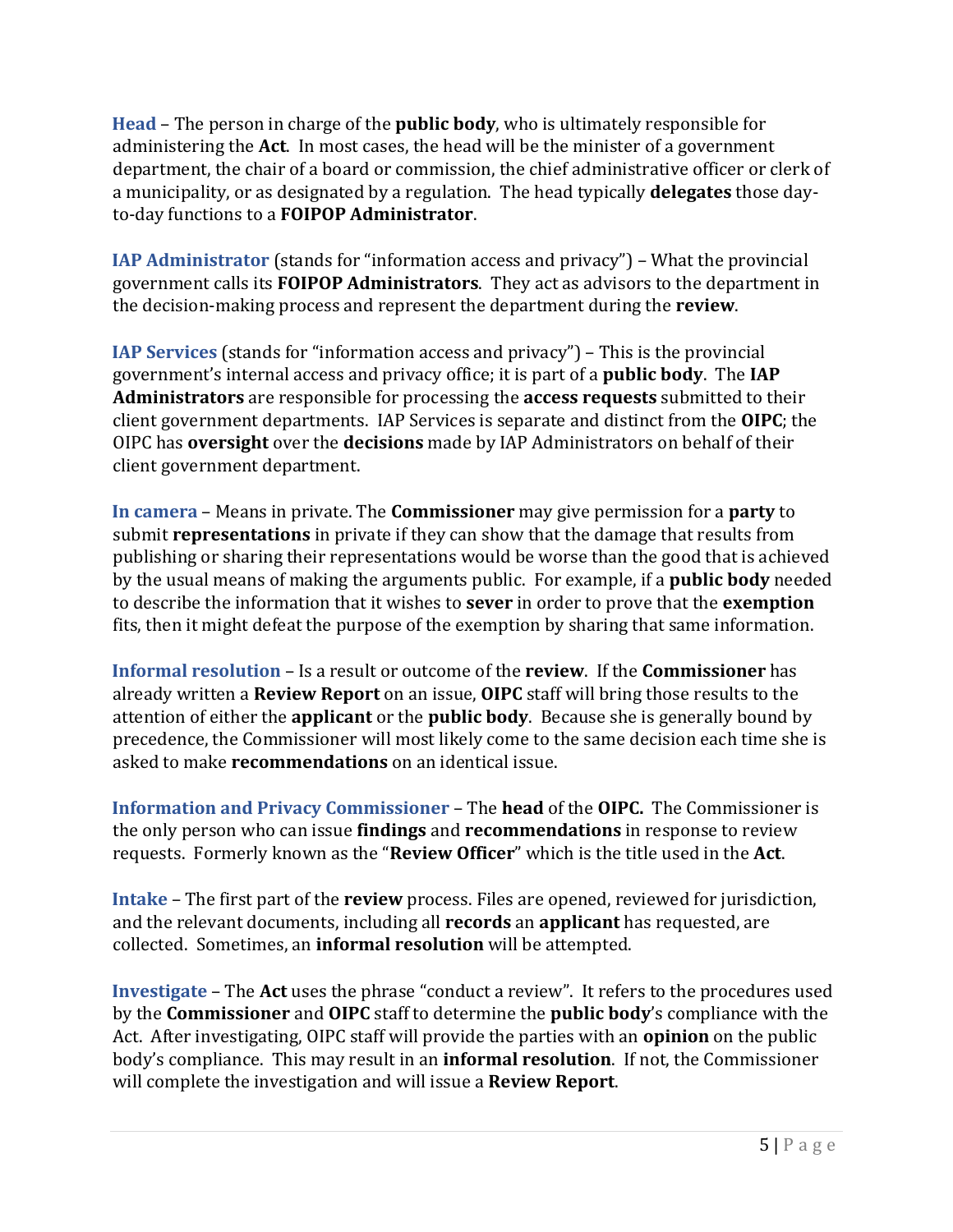**Mediation** – A formalized option available to bring about an **informal resolution** to a **review request**. It requires **applicants** and **public bodies** to work together to come up with creative solutions to the issue. The **OIPC** will only attempt to mediate a file if (1) the issues are suitable for mediation and (2) all parties agree to enter into mediation. The OIPC makes the decision if mediation will be attempted. The mediation process is kept confidential and the outcome is not considered **precedence**.

**MGA** – Acronym for *Part XX* of the *Municipal Government Act*. It applies to regional municipalities, towns, county or district municipalities, villages, service commissions and municipal bodies, including municipal police services and libraries.

**Notice of formal review** (NFR for short) – A notice issued to the **parties** by the **OIPC** that the file is moving to the **Commissioner** to complete the **formal review**. It acts as an invitation to the **parties** to provide written **representations** in support of their positions.

**OIPC** – Short for Office of the Information and Privacy Commissioner.

**Opinion** – During the course of the **investigation**, **OIPC** staff will bring together the facts and relevant considerations, research similar situations in Nova Scotia and other jurisdictions, and clarify how the law applies to the situation at hand. After a thorough analysis of the evidence and issues, they will develop an opinion on the **public body**'s compliance with the **Act**. This will be shared with the **parties**, via phone or email, and if necessary, in a more formal detailed letter. This opinion can help the parties review their positions and decide if an **informal resolution** is possible. If an informal resolution is not achieved, the opinion is designed to help all parties understand their position and to help them in drafting their final **representations** before the **Commissioner** completes the **formal review**.

**Oversight** – The responsibility and power to **investigate** and assess a **public body**'s compliance with the **Act**.

**Party** – Someone with an actual interest in the **review**, and therefore the right to make **representations**. In most cases, this will be the **applicant** and the **public body** or the applicant, a **third party** and the public body. Rarely does the **Commissioner** determine that more people can be party to a review, but she does have the authority to do so.

**Precedence** – In writing **Review Reports**, the **Commissioner** will consider access to information decisions on similar matters made by the Courts, the **OIPC**, and other access to information commissioners. If similar information and exemptions have already been considered, then the Commissioner can come to decisions that are more fair, more transparent, and more consistent than if each case was decided in isolation. Review Report [FI-09-40](https://oipc.novascotia.ca/sites/default/files/reports/FI-09-40%202010%2001%2026%20Review%20Report.pdf) provides a more detailed explanation of the Commissioner's view of precedence.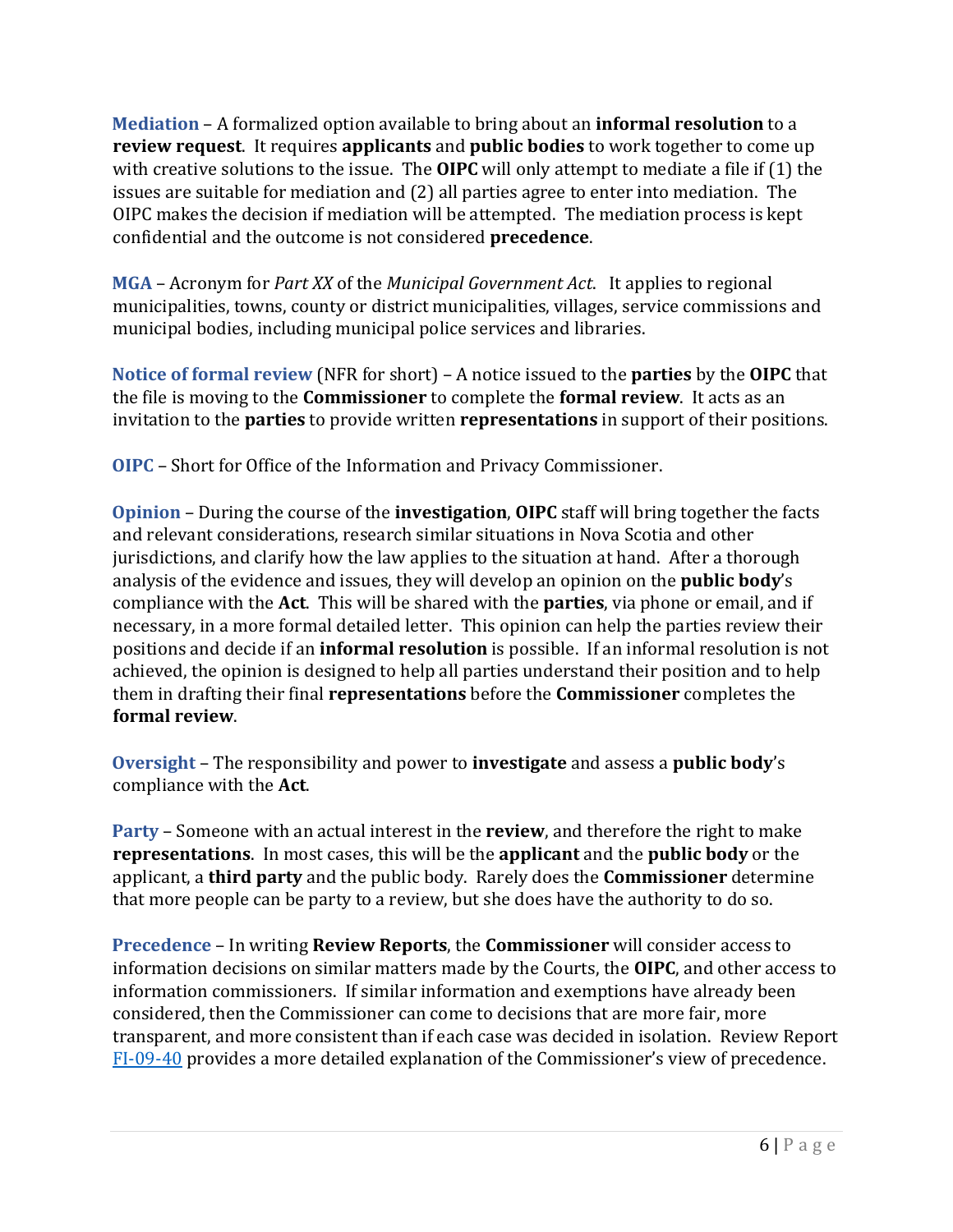**Public body** – The term given by the **Act** to government departments and most organizations that are funded primarily by government. Effectively, this is the organization to which an **applicant** applies for **records**. Under the **MGA**, "municipalities" and "municipal bodies" are given the same responsibilities as "public bodies" under **FOIPOP**. **OIPC** staff will typically use "public body" when speaking in generalities to mean any organization covered by FOIPOP and the MGA.

**Reasonable** – Not excessive or extreme but feasible, practical and fair.

**Recommendations** – When a **Review Report** is issued, in addition to the **findings**, the **Commissioner** will make whatever recommendation(s) considered appropriate to solve the issues identified in the findings. It is up to the public body to determine whether or not it will accept the recommendations.

**Record** – The thing that holds the information an **applicant** is looking for. While the principles of the **Act** focus on ensuring access to information, the nuts and bolts of the process actually center on access to records: in other words, the information has to be recorded or stored in a retrievable format before it can be requested using the **Act**.

**Redact** – See **sever**.

**Regulations** – Provide more detailed rules on the how to practically apply the **Act**.

**Representations** (also known as submissions) – A communication with the **OIPC** by a **party** to the **review** that describes the party's position, arguments, evidence and interpretations in relation to the issue(s) under **investigation**. This can include letters, emails and phone calls among other means of communication. Any explanation that a party provides will be treated as a representation and may be quoted in a **Review Report** unless the **Commissioner** has agreed to accept the representation **in-camera** in advance. The Commissioner considers all representations when preparing the **Review Report**.

**Responsible Officer** – The **head** of an organization subject to the **MGA**.

**Responsive record** – The **record**, or records, that was located by the **public body** in response to an **access request**.

**Review Officer** – This was the title formerly used by the **Information and Privacy Commissioner** and that is used in the **Act**.

**Review** – A short way to refer to the **review request** process.

**Review Report** – This is the formal document, which is normally made public, written by the **Commissioner** at the conclusion of the **formal review.** It includes background, **findings** and **recommendations**.